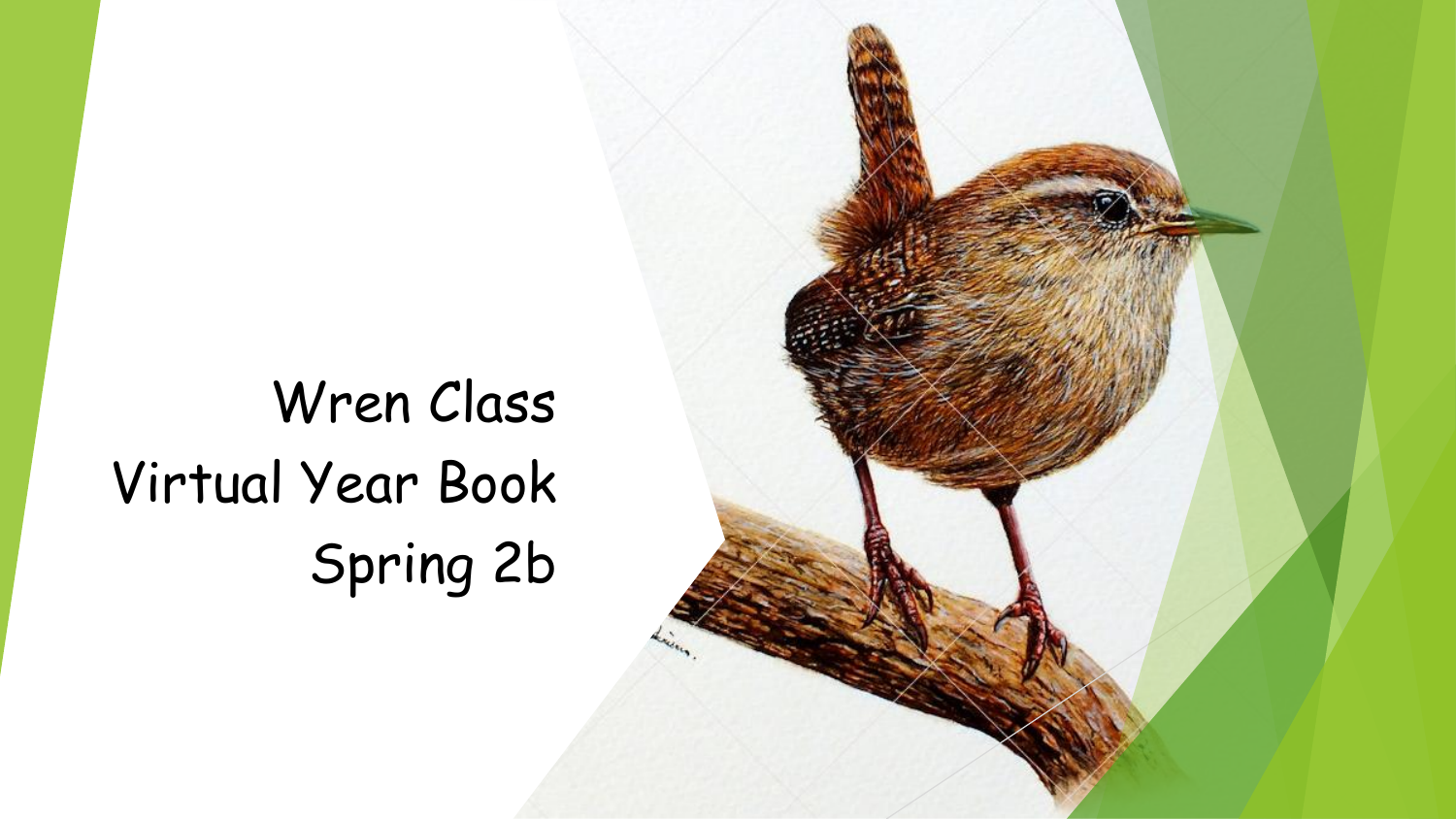## **PSE**

This half term, we have been reminding ourselves of our Golden Rules, what makes a good friend and how we can resolve conflict.



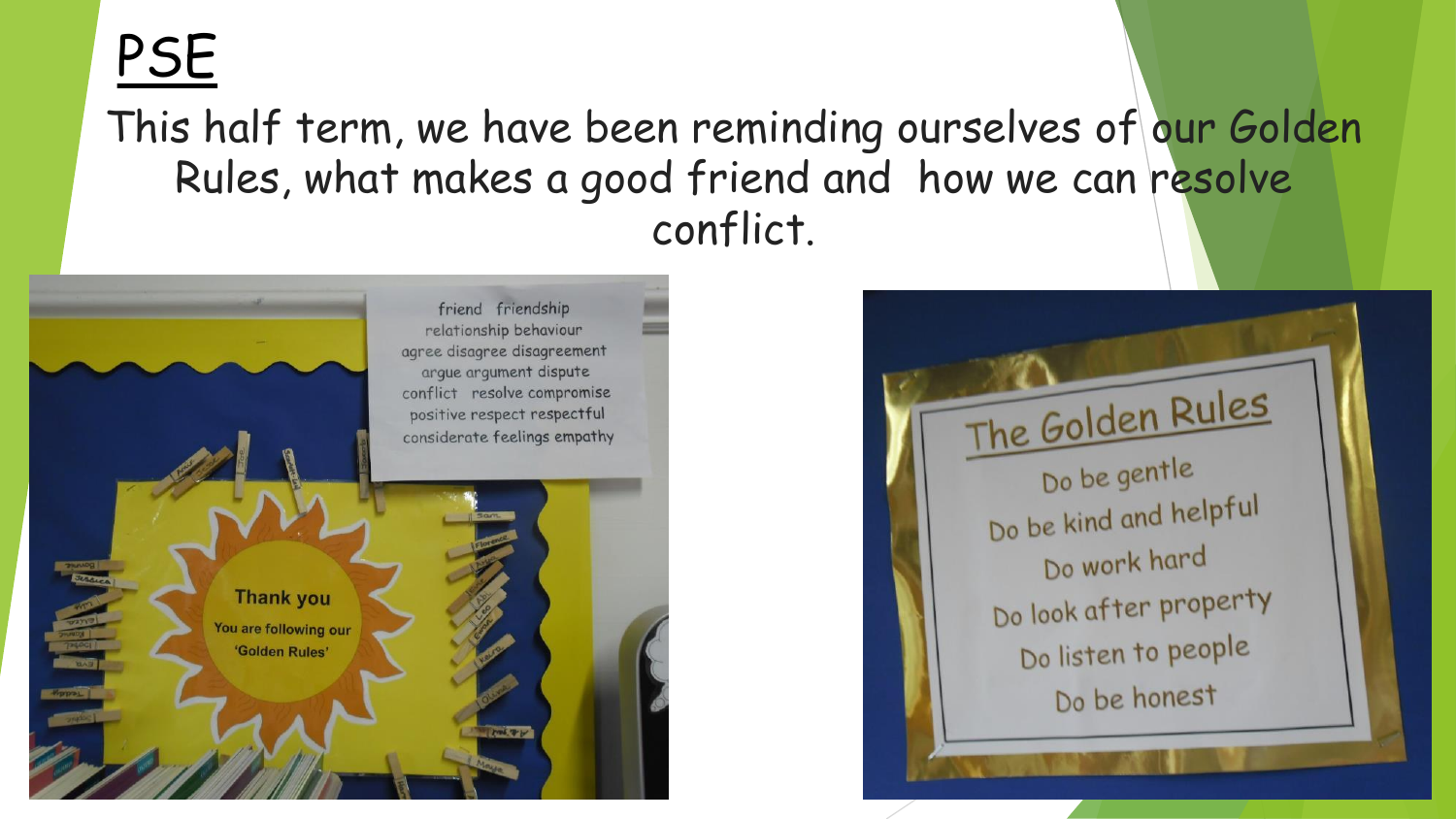

In English, we have been reading a range of myths and legends and using the text to inspire the creation of our own mythical beasts in Art; we wrote exciting character descriptions and our own mythical quest stories.



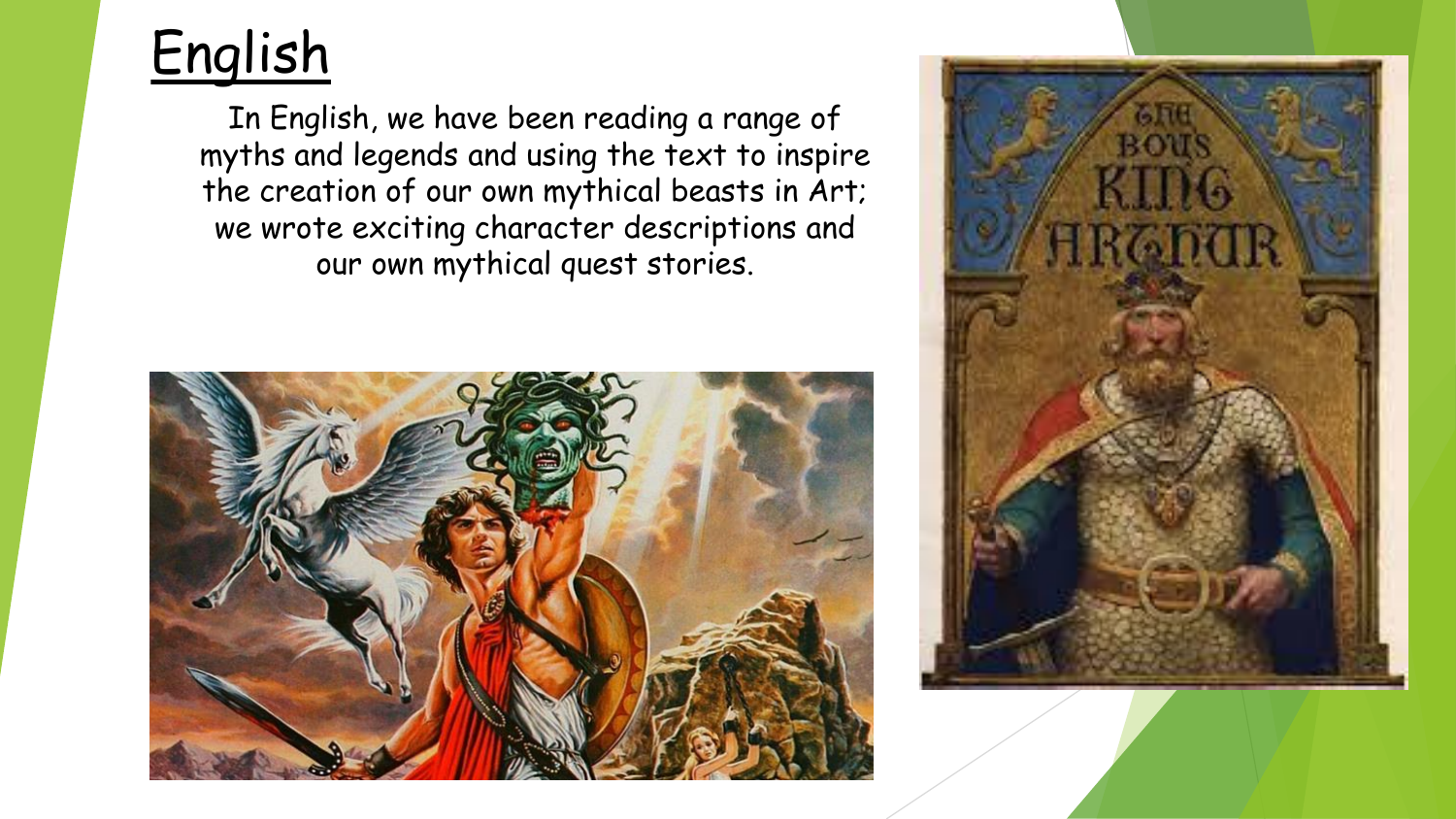## Science

In Science, we have been having fun thinking about states of matter and irreversible and reversible changes. We melted different types of chocolate and considered which would melt first and why.





We have also been looking at evaporation and condensation within the water cycle and factors that can accelerate the rate of evaporation.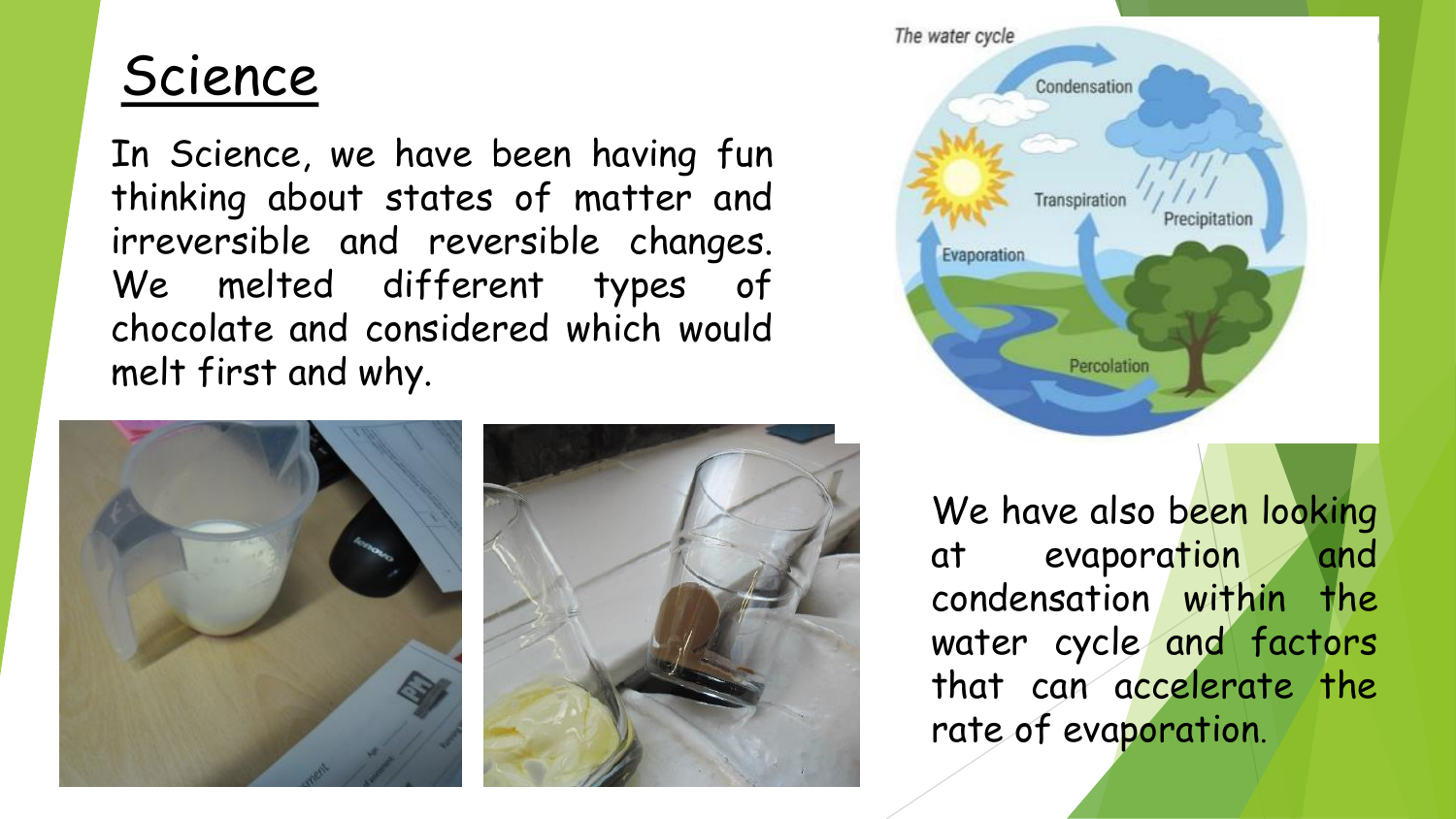P.E.









In Athletics, we have been practising our shot put, discus and javelin throws .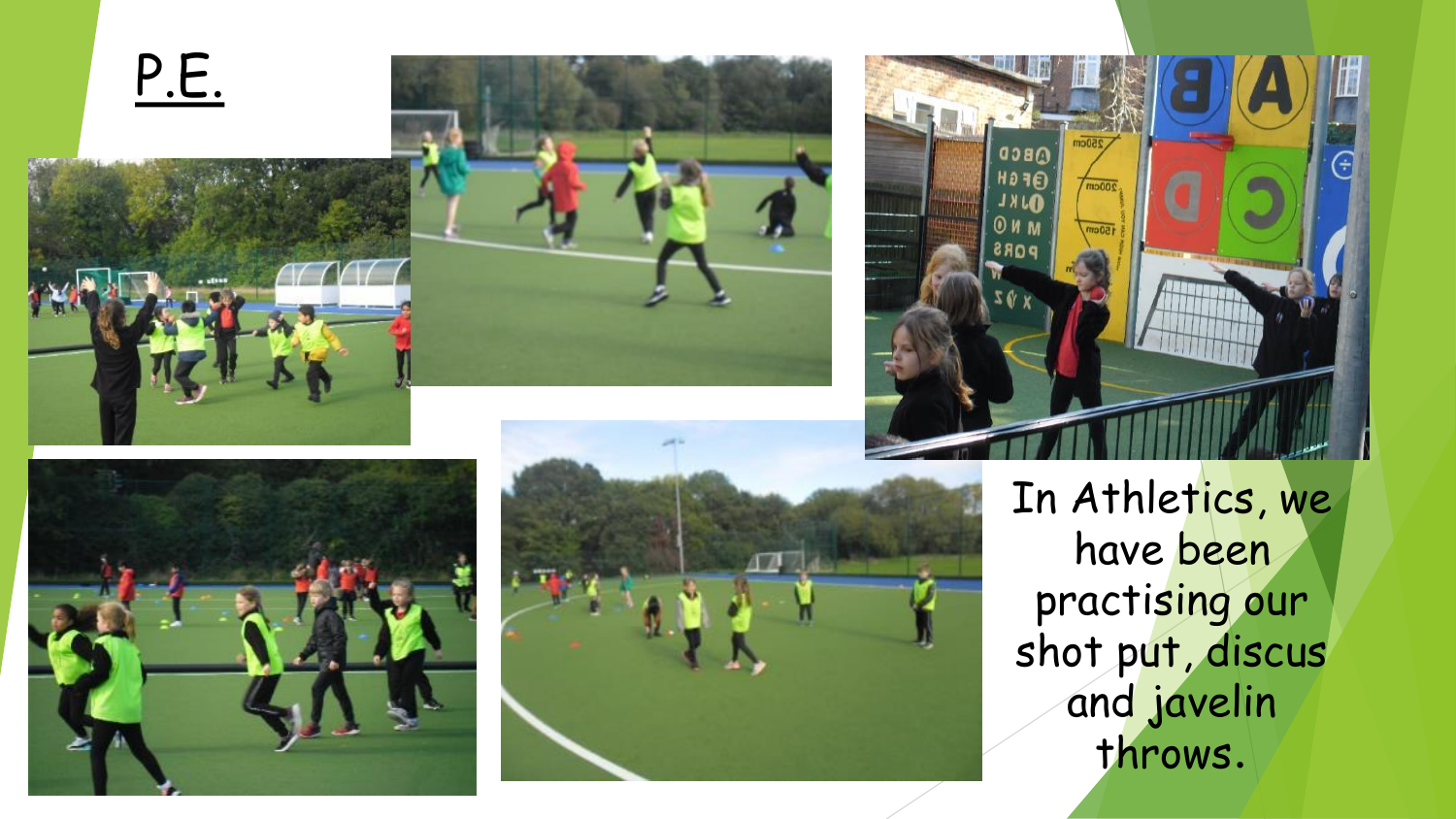













We enjoyed sharing our favourite books and reading Emmanuel's Dream. The real Emmanuel is a boy who teaches us that with hard work we can achieve great things. We wrote diary entries and letters as the main character.